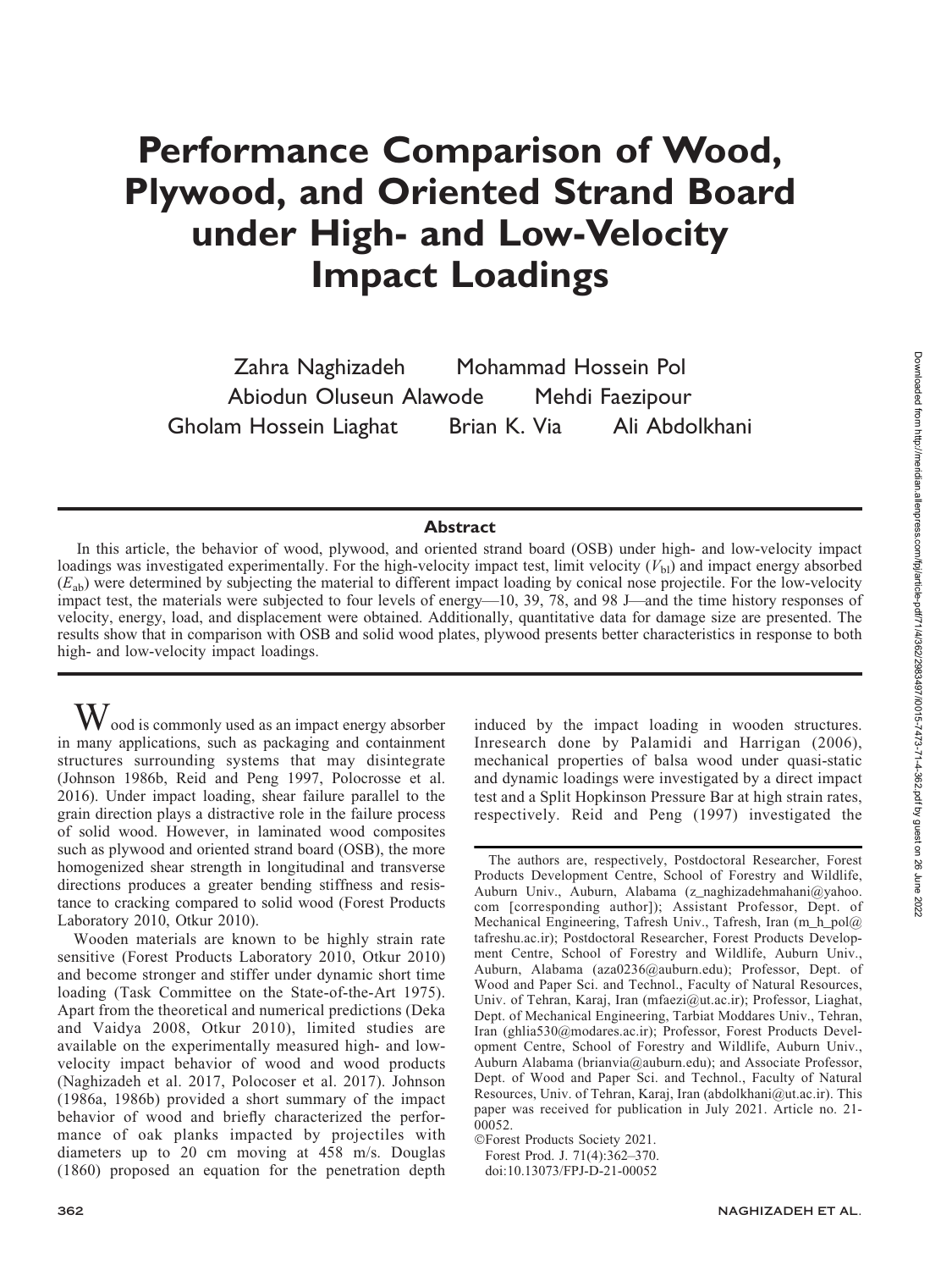dynamic response of five different types of wood by the Split Hopkinson Pressure Bar at impact velocities up to approximately 350 m/s. According to the research done by Zike and Kalnins (2011), different wood products have been subjected to drop-weight impact tests from which the lower impact resistance has been observed by particleboard and single veneer, whereas the highest energy absorption capacity was observed with seven-ply plywood made with high-density polyethylene film adhesive. Such laminates can dissipate twice the impact than that of sevenply plywood based on phenol-formaldehyde adhesive.

To the best of our knowledge, there is no study available to compare wood and laminated wood products such as plywood and OSB in terms of high- and low-velocity impact properties. In this study, high-velocity impact tests were performed at different velocities, and the limit velocity and energy-absorbed observations were employed to compare the high-velocity impact resistance of the three materials. The behavior of the materials subjected to different levels of low-velocity impact energies was determined as well. However, it should be noted that wood materials are not very resistive against direct highvelocity loads, and they can be either used in sandwich structures or reinforced by the protective coatings. This study aimed at investigating their potentials as impact absorbers.

# Materials and Methods

High-quality logs of *Alnus glutinosa* (alder) and phenol formaldehyde (PF) adhesive with pH, viscosity, solid content, and density of 12.24, 0.80 P, 41.17 percent, and 1.19 g/cm<sup>3</sup> , respectively, were used for plywood and OSB productions. Methylene diphenyl diisocyanate (MDI) and paraformaldehyde were supplied by the Sigma-Aldrich with 98 and 95 percent purity, respectively. Paraformaldehyde, tannin powder, and 80-mesh alder wood flour were added to the adhesive as a hardener, accelerator, and filler, respectively.

# Sample Preparation

# Plywood

Alder veneers 2 mm thick were obtained by rotary cutting of nonsteamed logs (Aydin 2004, Aydin and Olakoglu 2005). The veneers were then dried to 6 to8 percent moisture content; 121 parts by weight of PF resin was mixed with 30, 10, 1, 10, and 17 parts of MDI, tannin, paraformaldehyde, wood flour, and water, and  $200 \text{ g/m}^2$  of the adhesive mixture was applied on the single surfaces of each veneer. The three-layer plywood was then cold pressed for 6.3 minutes followed by a hot press at 1.08 MPa pressure and  $120^{\circ}$ C for 14 minutes. Panels produced were conditioned at  $20^{\circ}$ C and 65 percent relative humidity  $(RH)$ , and cut into 53 samples of 12 by 12 by 1 cm<sup>3</sup> for high- and low velocity impact tests and into 10 samples for the tensile tests in accordance with ASTM D1037-13.

# **OSB**

Alder veneers were cut into 2 by 12-cm strands for OSB production. The strands were then dried at  $70^{\circ}$ C for 48 hours to reach 2.5 percent MC and mixed with the adhesive for 6 minutes. The adhesive was a mixture of PF, MDI, tannin, paraformaldehyde, and water. The wood strands were weighed and divided into three parts and formed into a

mat. The strands in the two external layers were perpendicular to the strands in the core layer. The mat was prepressed for 6.3 minutes and then pressed in a laboratorytype hot press at  $1.08$  MPa and  $120^{\circ}$ C for 14 minutes. Panels produced were conditioned at 20°C and 65 percent RH and cut into 53 samples of 12 by 12 by 1  $\text{cm}^3$  for high- and lowvelocity impact tests as well as 10 samples for the tensile tests in accordance to ASTM D143.

# Wood

Alder logs were sawn using a cant sawing pattern, and the tangential boards were chosen for this experiment. Dried wood panels of alder were cut into 53 samples of 12 by 12 by 1 cm<sup>3</sup>, 33 of which were used for the high-velocity impact test and the rest for the drop weight test. Ten wood specimens were prepared for the tensile test and paralleland perpendicular-to-grain directions, according to ASTM D805-52.

# **Experimental**

# High-velocity impact

The high-velocity impact test setup, shown in Figure 1a, consists of a long-barrel, fast-acting, high-pressure firing valve and a capture chamber. Samples were mounted in a fully clamped boundary condition between two rigid steel plates, each having a thickness of 20 mm. The eight screws were tightened to provide clamped boundary conditions, as shown in Figure 1b. The sample dimensions were governed by the specimen-holding device, which is part of the highvelocity impact test apparatus. The target unsupported area was  $10 \text{ by } 10 \text{ cm}^2$ . The conical nose steel projectiles, having a mass of 9.12 g, were used in this study (Fig. 1c). The projectile was inserted into the barrel at the breech end. Next, the breech-loading system, the firing valve, and the safety bleed valve were closed. A valve placed in the breech holds the gas pressure in the pressure accumulator filled with helium gas. A gas cylinder supplies the gas to the pressure accumulator. The device was fired by opening the firing valve, which released the pressure behind the breech valve to the atmosphere. The difference in pressure opened the breech valve, allowing the high-pressure helium gas to propel the sabot mounted projectile toward the target. A pair of diode lasers and photo diodes (lightsensitive diodes) connected to a counter-timer were employed to measure the impact velocity of the projectiles (i.e., the distance between the two diodes divided by the projectile's flight time from the first diode to the second diode). After perforation, the trajectory of the projectile could be deflected. Therefore, each diode was replaced by a two-dimensional screen of parallel lasers, and photo diodes were cited in series and connected to the countertimer, shown in Figure 1a. Each laser screen provided a larger projectile detection area compared to a single needle-thin laser beam. In order to calculate the residual velocity, the distance between the two two-dimensional screens of parallel diodes was divided by the projectile's flight time from the first screen to the second one. After completion of each test, the target was removed and inspected. The projectile was recovered from the rags. Impact velocity was varied by varying the pressure of gas in the firing chamber. Different pressure settings and impact velocities were used for the test.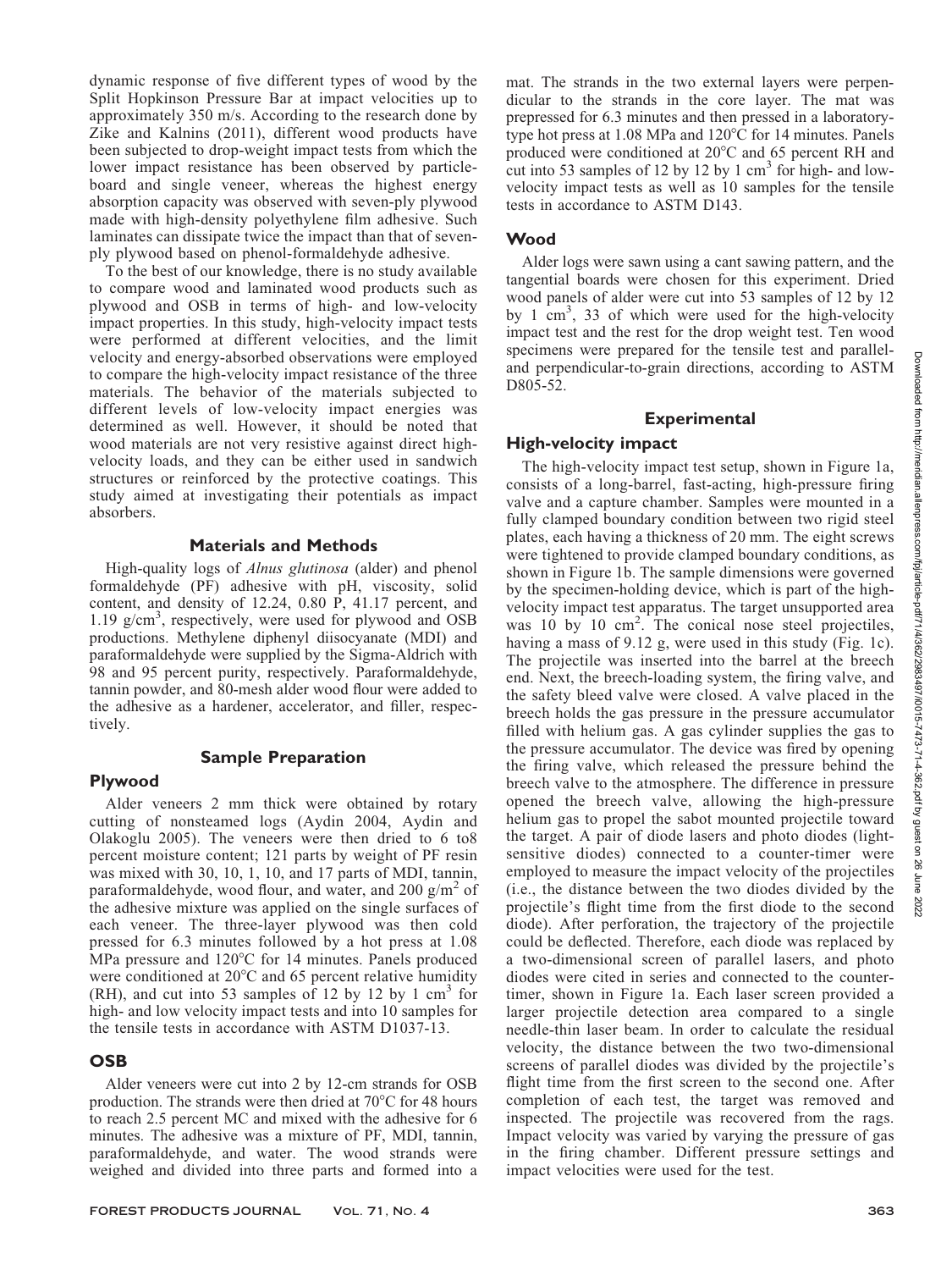

Figure 1.—Schematic representation of (a) the experimental setup for high-velocity impact tests (Pol et al. 2013), (b) sample holder (Mehrabani et al. 2016), and (c) projectile.

# Low-velocity impact

A CEAST\_ 9350 drop-tower low-velocity impact tester was used in this research. The test was performed by dropping a conical striker carrying a total weight of 10.045 kg on the samples from various heights. The frequency and the striker load capacity were 800 kHz and 21 kN, respectively. Four impact energy levels of 10, 39, 78, and 98 J were applied. The initial velocities for these impact energies were 1.4, 2.8, 3.95, and 4.43 m/s, and drop heights were 100, 400, 800, and 1,000 mm, respectively. The average of data for five samples as replications were taken. The testing system was capable of measuring the time history for the force  $F(t)$  using the Piezo-accelerometer sensor. The system was also equipped with a laser system to measure the initial velocity.

# Results and Discussion

The tensile test results are shown in Table 1. The area under the stress-strain curves was measured to calculate the toughness of the materials studied.

# High-velocity impact test

Absorbed energy, as obtained by Equation 1, is one of the main parameters to assess and evaluate the degree of damage in a material after an impact,

| Table 1.-Tensile test results. <sup>a</sup> |  |
|---------------------------------------------|--|
|---------------------------------------------|--|

| Sample               | Ultimate<br>strength<br>(MPa) | $CV \times$ | Fracture<br>strain | <b>CV</b> | toughness<br>(MPa) |
|----------------------|-------------------------------|-------------|--------------------|-----------|--------------------|
| B <sub>3</sub> long  | 10.31                         | 0.06        | 1.06               | 0.03      | 0.79               |
| B <sub>3</sub> trans | 0.82                          | 0.08        | 0.60               | 0.02      | 0.02               |
| B <sub>2</sub> long  | 1.84                          | 0.04        | 0.87               | 0.02      | 0.08               |
| B <sub>2</sub> trans | 1.92                          | 0.07        | 0.52               | 0.02      | 0.03               |
| B1 long              | 2.80                          | 0.02        | 1.58               | 0.01      | 0.64               |
| B1 trans             | 2.75                          | 0.02        | 1.49               | 0.02      | 0.47               |

B3, B2, and  $B1 =$  solid wood, oriented strand board, and plywood, respectively; long and trans = load applied parallel and perpendicular to grain directions, respectively.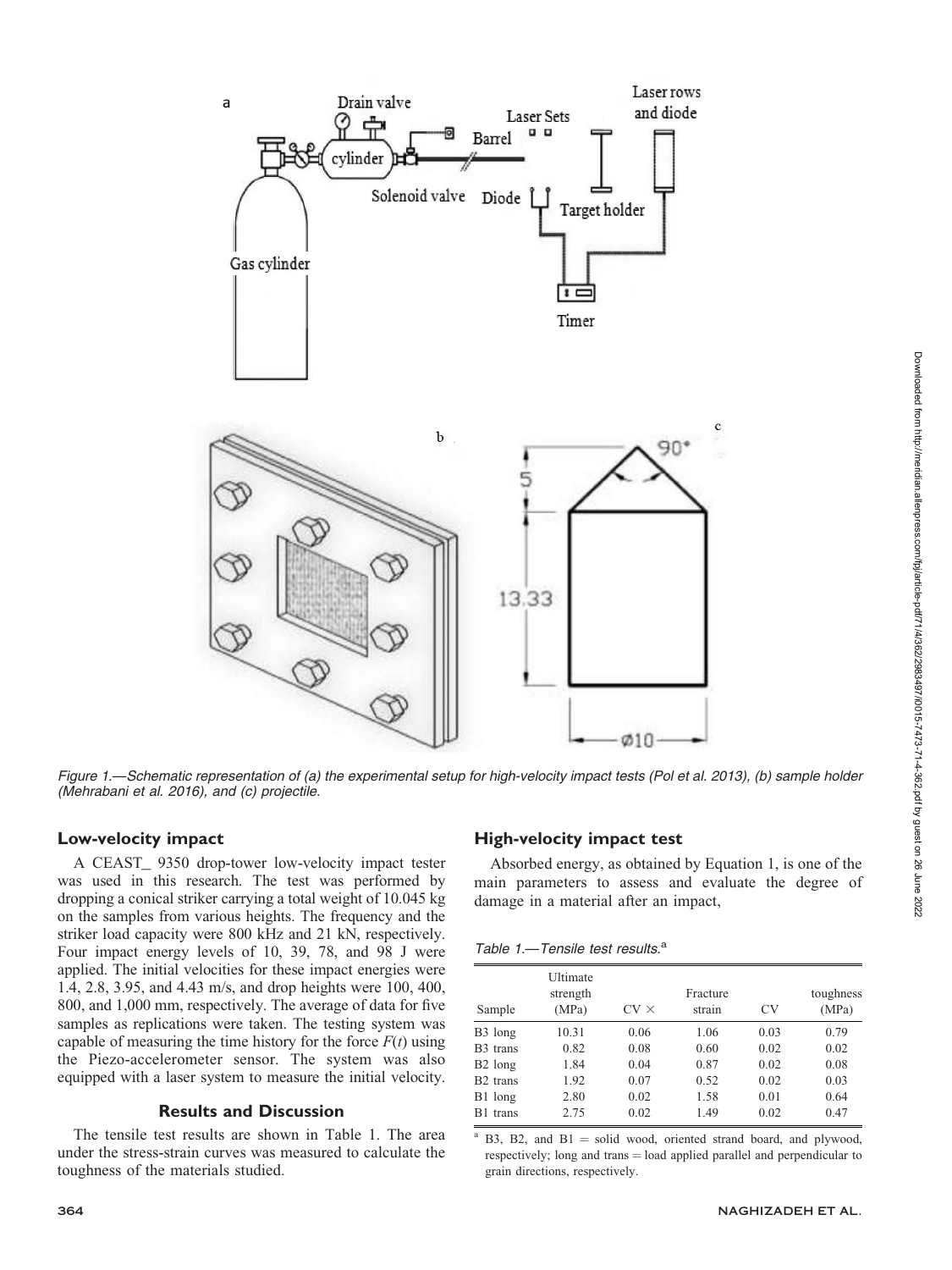$$
E_{\rm ab} = \frac{1}{2}m(V_{\rm i}^2 - V_{\rm r}^2) \tag{1}
$$

Here,  $m$ ,  $V_i$ , and  $V_r$  are the mass, initial impact velocity, and residual velocity of the projectile, respectively, and  $E_{ab}$ is the energy absorbed by the target.

Limit velocity  $(V_{bl})$  is another parameter used to assess the performance of materials against impact loads. The limit velocity protection criteria may be defined as the average of an equal number of the highest partial penetration velocities and the lowest complete penetration velocities that occur within a specified velocity spread. In the study presented here, the initial velocity was plotted versus the residual velocity, and then the data were fitted with the Lambert-Jonas equation to estimate  $V_{\text{bl}}$  (Lambert and Jonas 1976). The following equation was proposed by Lambert and Jonas (1976) for  $V_{\text{bl}}$ :

$$
V_{\rm r} = \beta (V_{\rm i}^P - V_{\rm bl}^P)^{1/P} \tag{2}
$$

Here,  $\beta$  and P are the coefficients, and  $V_i$ ,  $V_r$ , and  $V_{bl}$  are the initial, the residual, and the limit velocities, respectively.

Estimated limit velocity and absorbed energy results at different impact velocity levels are shown in Table 2. Figure 2 illustrates the experimental data fitted with the Lambert-Jonas equation for solid wood, OSB, and plywood. Plywood showed relatively higher  $V_{\text{bl}}$ , 93 m/s, compared to solid

Table 2.—High-velocity impact test results.

|                         | Initial          | Residual         | Energy       |  |
|-------------------------|------------------|------------------|--------------|--|
| Materials               | velocity $(m/s)$ | velocity $(m/s)$ | absorbed (J) |  |
| Wood                    |                  |                  |              |  |
| 1                       | 65               | No penetration   | 19.27        |  |
| $\overline{2}$          | 71               | 9                | 22.62        |  |
| 3                       | 91               | 48               | 27.25        |  |
| $\overline{4}$          | 100              | 60               | 29.18        |  |
| 5                       | 104              | 65               | 30.05        |  |
| 6                       | 109              | 69               | 32.47        |  |
| 7                       | 114              | 73               | 34.96        |  |
| 8                       | 146              | 95               | 56.05        |  |
| 9                       | 165              | 105              | 73.87        |  |
| 10                      | 175              | 110              | 84.47        |  |
| 11                      | 184              | 115              | 94.08        |  |
| Plywood                 |                  |                  |              |  |
| 1                       | 89               | No penetration   | 36.12        |  |
| $\overline{\mathbf{c}}$ | 100              | 24               | 42.97        |  |
| 3                       | 110              | 43               | 46.74        |  |
| $\overline{4}$          | 117              | 55               | 48.63        |  |
| 5                       | 125              | 66               | 51.39        |  |
| 6                       | 146              | 94               | 56.91        |  |
| 7                       | 149              | Error            |              |  |
| 8                       | 162              | Error            |              |  |
| Oriented strand board   |                  |                  |              |  |
| $\mathbf{1}$            | 72               | No penetration   | 23.64        |  |
| $\overline{2}$          | 85               | 21               | 30.93        |  |
| 3                       | 92               | 40               | 31.30        |  |
| $\overline{4}$          | 94               | 44               | 31.46        |  |
| 5                       | 98               | 51               | 31.93        |  |
| 6                       | 108              | 63               | 35.09        |  |
| 7                       | 117              | 76               | 36.08        |  |
| 8                       | 133              | Error            |              |  |



Figure 2.—Experimental residual velocity fitted with the Lambert-Jonas equation for solid wood (a), oriented strand board (b), and plywood (c).

wood and OSB with  $V_{\text{bl}}$ , 64 and 80 m/s, respectively. The 45 and 25 percent increases in  $V_{\text{bl}}$  were achieved with plywood and OSB composites over the solid wood, respectively. Additionally, the limit velocity in plywood is 16 percent higher than that of OSB.

As shown in Table 2, a higher  $E_{ab}$  was also observed for plywood. The higher energy absorption and the limit velocity of plywood could be as a result of its multilayered design. Figure 3 shows the changes in the percentage of energy absorption with increasing the initial velocity of the projectiles. The higher impact properties of plywood can be attributed to its high ultimate tensile strength, failure strain, and toughness in both directions. The low tensile properties of solid wood when loaded perpendicular to the grain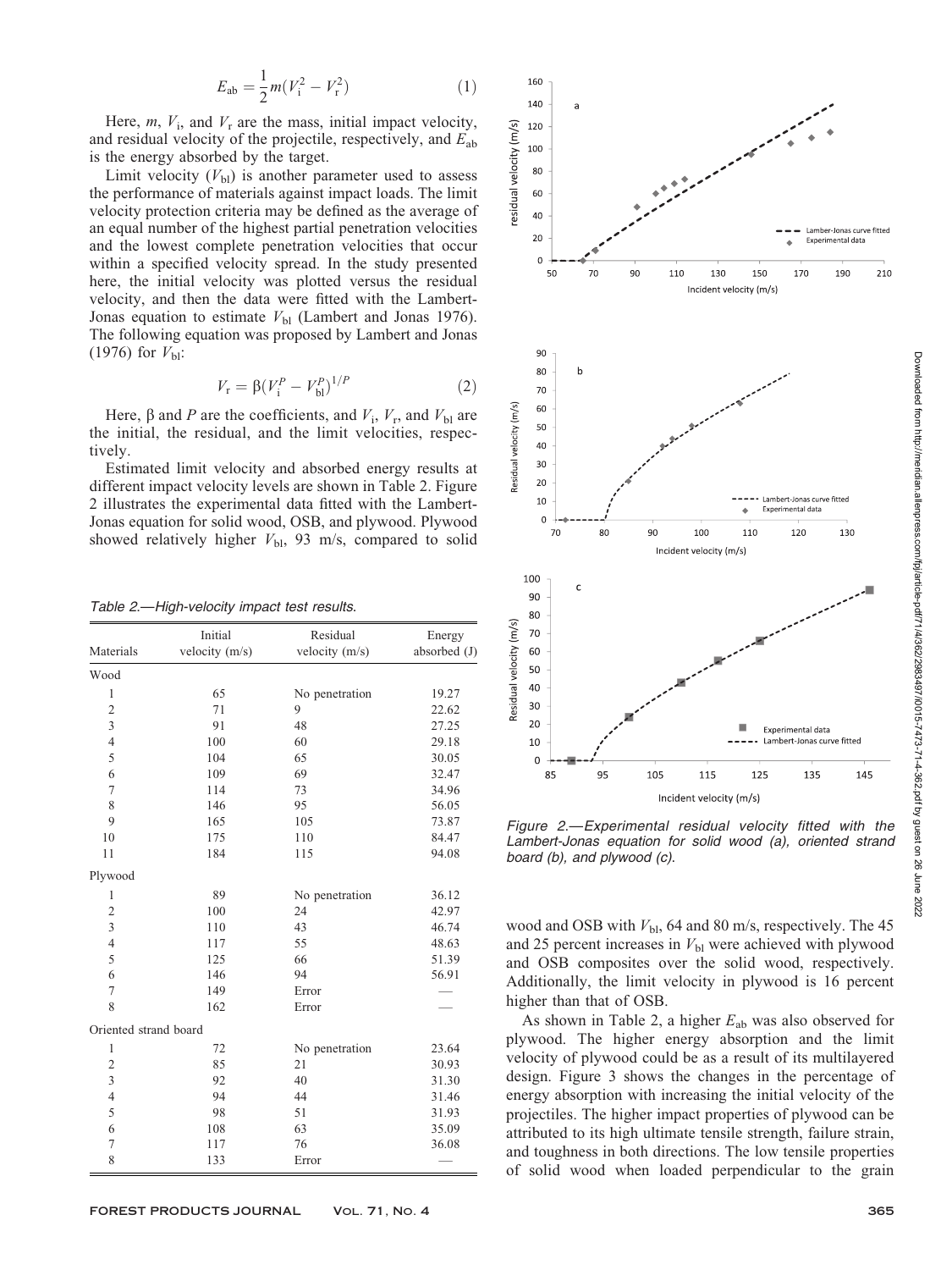

Figure 3.—The comparison of wood (B3), plywood (B1), and oriented strand board (B3) based on the percentage ratio of  $E_{ab}$ to initial impact energy.

direction were distractive for the energy absorption capability of wood.

As reported by Bekyarova et al. (2007), the damaged area is related to the impact energy and the material's response to the impact event. In high-velocity impacts, the response of the structural element is governed by the local behavior of the material in the neighborhood of the impacted zone. At high velocities, solid wood, plywood, and OSB hinder the projectile by absorbing kinetic energy following a variety of energy absorption mechanisms through the formation of new surfaces in the surroundings of the impacted area. As shown in Figure 4, the impact loading induced by the projectile led to local damage and shear cracking parallel to the grain direction in solid wood as an impact energy absorption mechanism in solid wood. However, in plywood and OSB composites, the damage area was approximately the same in the two different directions. The breakage area in plywood and OSB consisted of the pathway of the projectile motion (perforation region) and delamination of the back layer induced by stress concentration in some parts of adhesive having low mechanical properties. The delamination of the back layer was larger in OSB because pulling off a strand is easier than pulling off a layer, resulting in lowerimpact energy absorption in OSB compared to plywood. The failure modes observed in plywood and OSB after perforation included ply fracture, fragmentation, and delamination. Apart from these mechanisms, bending and microscopic-scale deformation and collapse of wood cell polymers may take place (Easterling et al. 1999, Maloney and Paulapuro 1999). The probability of cell collapse near the impactor increased with increasing impact velocity (Cady et al. 2009).



Figure 4.—Damage patterns on the back surfaces of plywood (projectile initial velocities of a: 89 m/s, b: 110 m/s and c: 125 m/s), oriented strand board (d: 85 m/s, e: 94 m/s, f: 117 m/s), and solid wood (g: 104 m/s, h: 146 m/s, k: 184 m/s).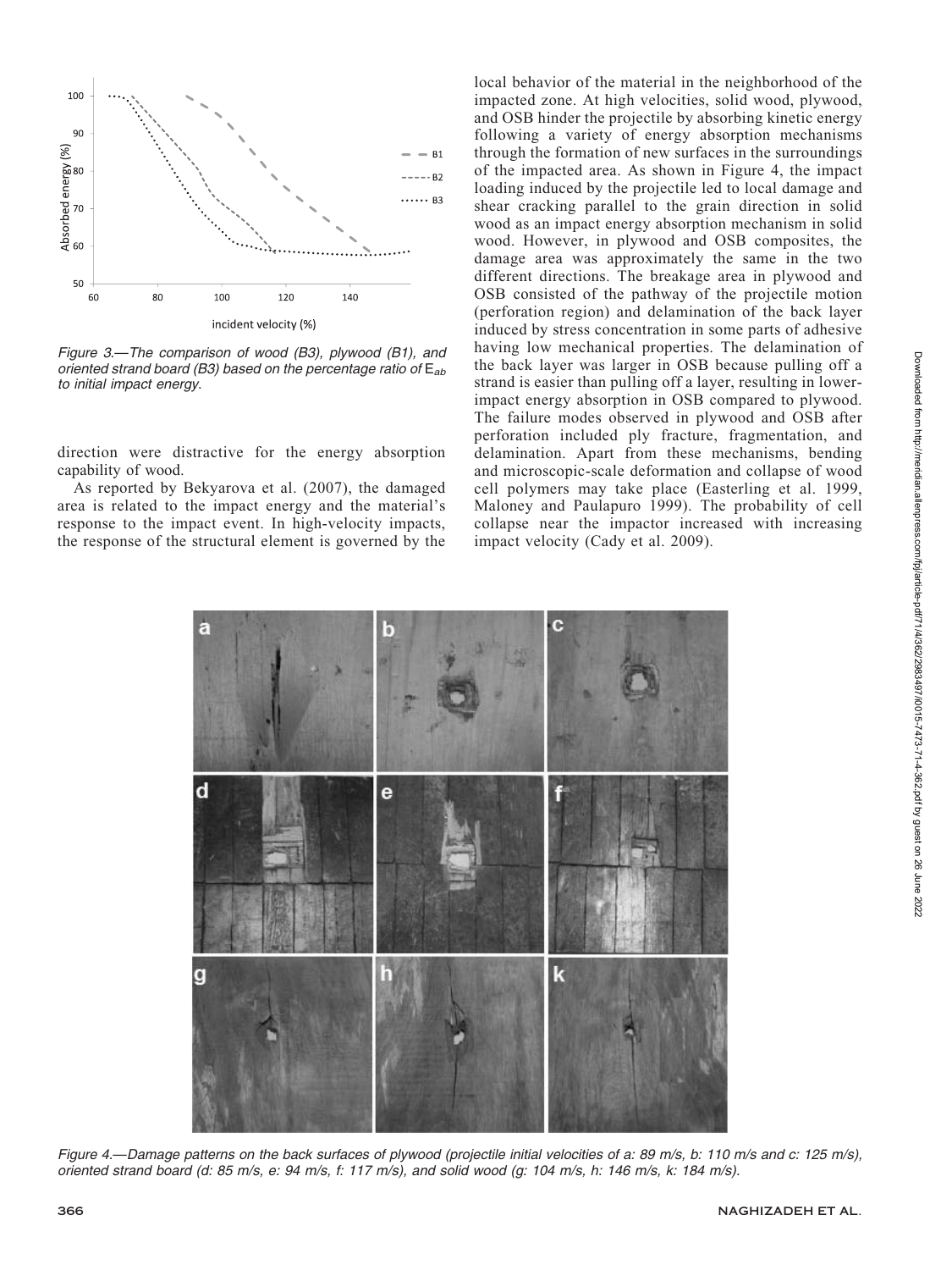## Low-velocity impact

Velocity time response.—The time history of the velocity during the impact test with applied energy levels of 10 and 98 J is shown in Figures 5a and 5b. The negative velocity values represented upward motion due to striker rebound, while the positive values represented downward motion for the striker. The striker rebounded from wood, plywood, and OSB samples when 10 J energy was applied (Fig. 5a). The striker penetrated all the samples by applying 39, 78, and 98 J. Due to the higher stiffness of plywood, the rate of change in velocity is a bit higher compared to OSB and solid wood. The bounce point was defined as the point at which the striker's velocity approached zero (Fig. 5a). The upward velocity is the final velocity at the end of the impact event after the rebound of the striker. The bounce time and upward velocity also depend on the stiffness of the tested materials. Compared to OSB and wood, plywood samples showed lower bounce time, and their upward velocity was a little higher; however, the difference was not statistically significant.

The difference between initial and residual velocities, the penetration limit, in plywood is higher than in OSB and solid wood, as shown in Figure 6. For the applied energy of 98 J to plywood and OSB, increases of 46.66 and 18.89 percent, respectively, in penetration limit were observed over solid wood. Moreover, the penetration limit of plywood is 23.36 percent higher than OSB. The results show that as the applied energy decreases, the penetration limit increases.

Energy-time response.—Energy-time responses for solid wood, plywood, and OSB are shown in Figure 7 for the cases of 10, 39, 78, and 98 J. The penetration point, defined only above the penetration limit, is the point at which the force drops to 50 percent of the maximum or peak force according to the ISO 6603-2 standard (2000) (Fig. 8b). For applied energy of 98 J, an average of 238 and 125 percent improvement in penetration energy is observed for plywood and OSB, respectively, compared to solid wood. Moreover, the penetration energy of plywood is 49.79 percent higher than that of OSB because plywood is both stronger and more ductile relative to solid wood and OSB and withstands both higher stresses and higher strains, as shown in Table 1. So, the ability of plywood to absorb energy and plastically deform before fracturing is more than that seen in two other materials studied. Solid wood, when loaded perpendicular to the grain direction, exhibits low toughness and fails more easily by the impact of a projectile. Thus, for being an impact-resistant material, it is important to be tough in both directions independently, whether being tested parallel or perpendicular to the grain direction.

Load-displacement response.—Load-displacement responses for solid wood, plywood, and OSB subjected to various levels of energy of 10, 39, 78, and 98 J are shown in Figure 8. A difference in peak force was observed between the different cases studied. For applied energy of 98 J, an average of 29.69 and 8 percent increments in peak force is observed for plywood and OSB respectively, compared to solid wood. This maximum force shows the force needed to induce damage through material fracture and delamination. In solid wood, the load drops fast on reaching the maximum force, while in plywood and



Figure 5.—Velocity-time response for materials subjected to (a) 10 J and (b) 98 J energy.



Figure 6.—Penetration limit of studied materials.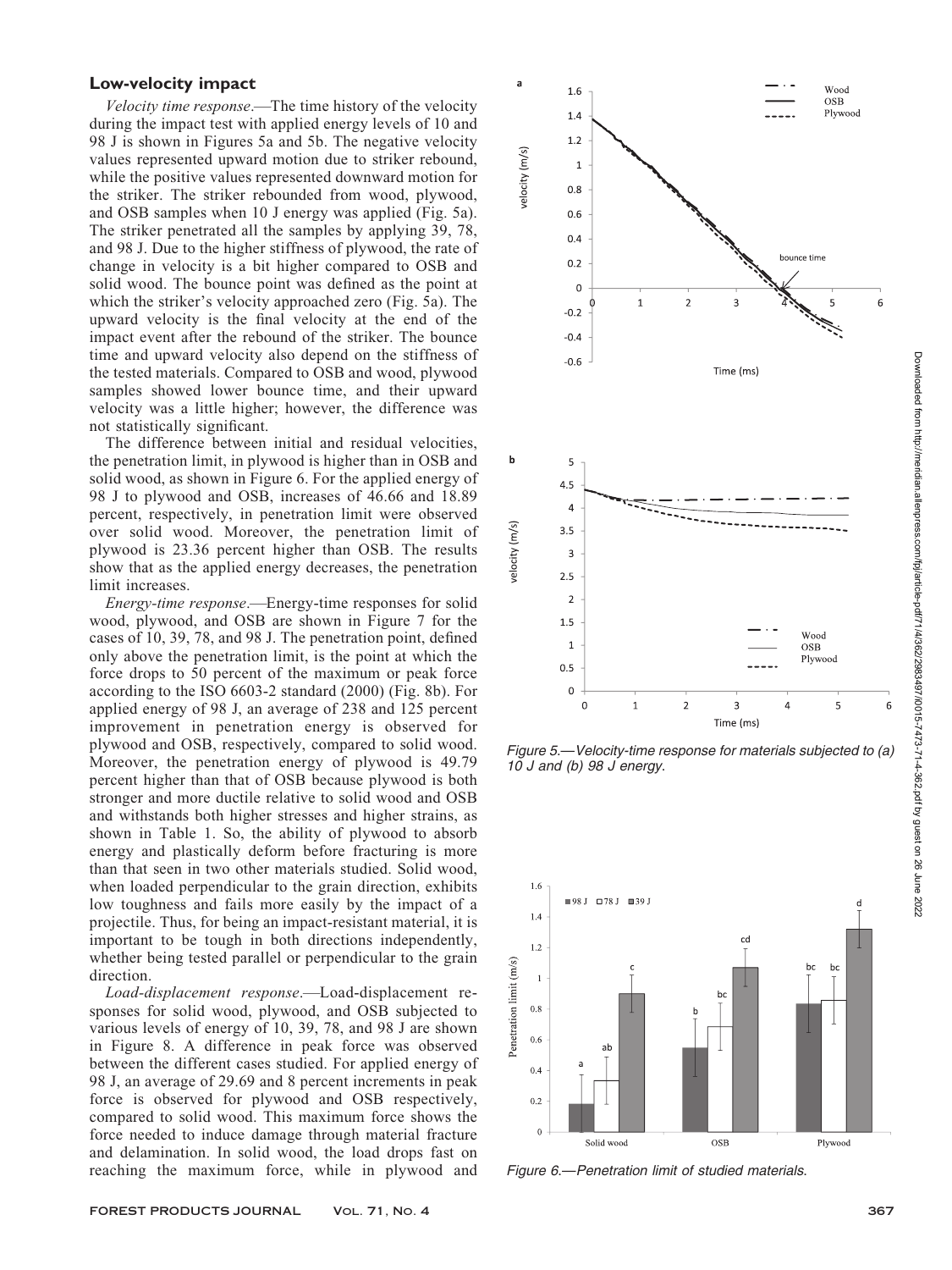

Figure 7.—Energy-time response for applied energies of (a) 10, (b) 39, (c) 78, and (d) 98 J.

especially OSB composites, the load deceased gradually. This can be attributed to the low shear strength of wood in transverse directions.

No significant differences were observed in bounce displacement of solid wood, plywood, and OSB. In contrast to the bounce displacements, studied materials have some influences in penetration displacement. For applied energy of 98 J, an average of 200 and 169 percent increments in penetration displacement was observed for plywood and OSB respectively, over solid wood. The penetration displacement increased by increasing applied energy, showing the higher strain capacity of plywood prior to fracture.

Damage evaluation.—Figure 9 shows the typical failure of studied materials. The fracture of the plywood and OSB involves delamination and ply fractures. While for solid wood fragmentation was the damage mechanism and with increasing the applied energy of striker, the number of fragments produced by impact increased. From Figure 9, it can be observed that the initial energy had a significant effect on damage size. In contrast to OSB, the damage size after the fracture of the plywood decreased with increasing applied energy. This could be explained by the ability of the plywood to absorb more energy than the OSB at lower energy levels. The higher energy absorption causes more damage and therefore increases the damage size.

Seventy, 81, and 93 percent energy was absorbed when the solid wood, OSB, and plywood were subjected to a highvelocity impact load of 39 J, respectively. However, for the low-velocity impact test, these showed 47, 71 and 75 percent energy absorption for the impact energy of 39 J, respectively. Therefore, in comparison to the quasi-static loading, the studied materials provided better performance under dynamic loading.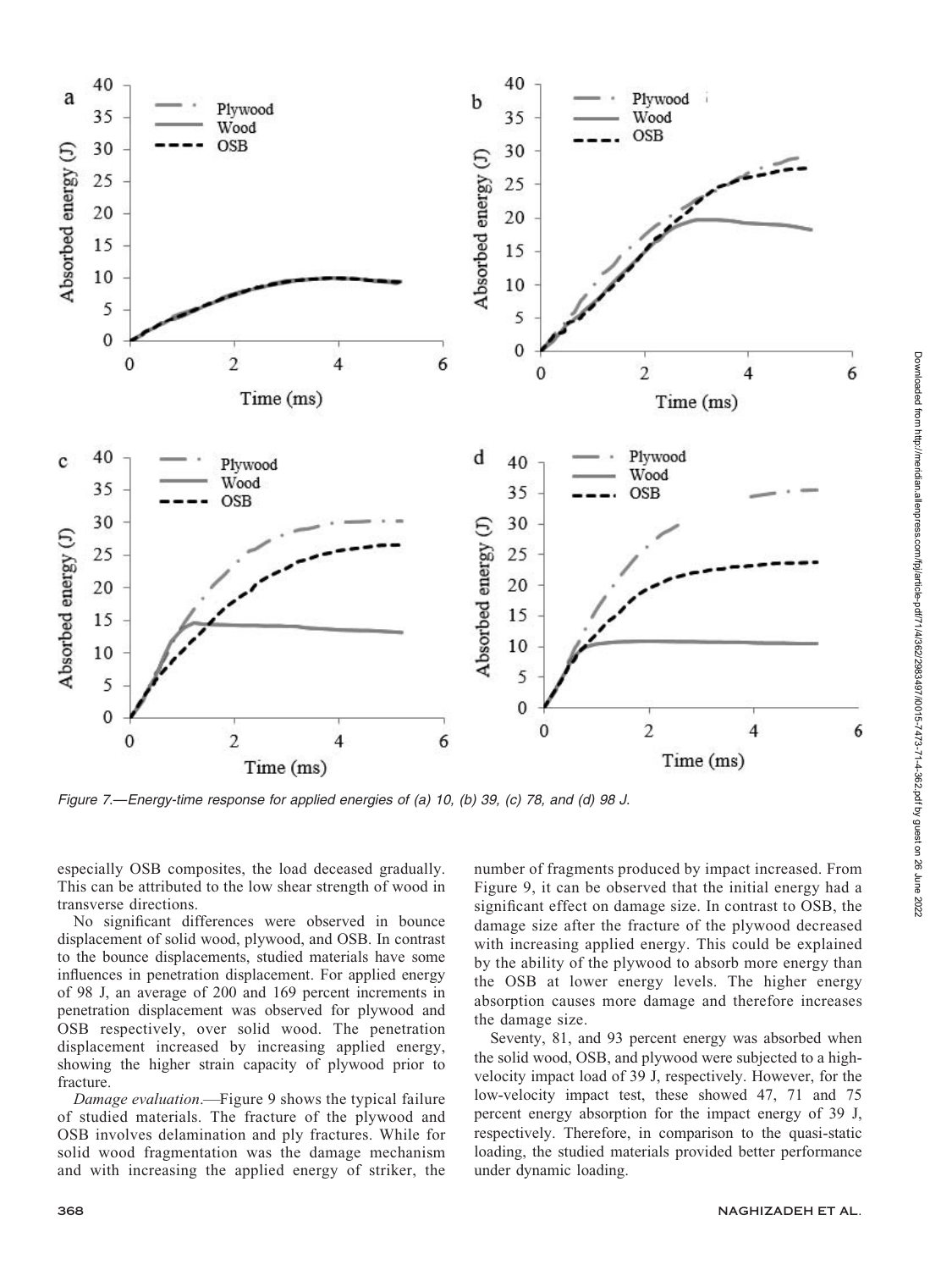

Figure 8.—Load-displacement response for applied energies of (a) 10, (b) 39, (c) 78, and (d) 98 J.



Figure 9.—Damage size for plywood and oriented strand board in different applied energies.

### Conclusion

A series of low- and high-velocity impact tests has been conducted on solid wood, plywood, and OSB to evaluate their responses under widely differing loading conditions:

• For high-velocity impact loading by a fast-moving projectile at different velocities, a localized form of target response was induced. Plywood composites, under high-velocity impact loads, showed higher energy absorption and limit velocity compared to wood and OSB. However, the damage size in OSB composites indicated higher values.

 For conditions of low-velocity impact loading, lowerimpact resistance has been observed in solid wood, whereas the highest-energy absorption capacity was seen in plywood.